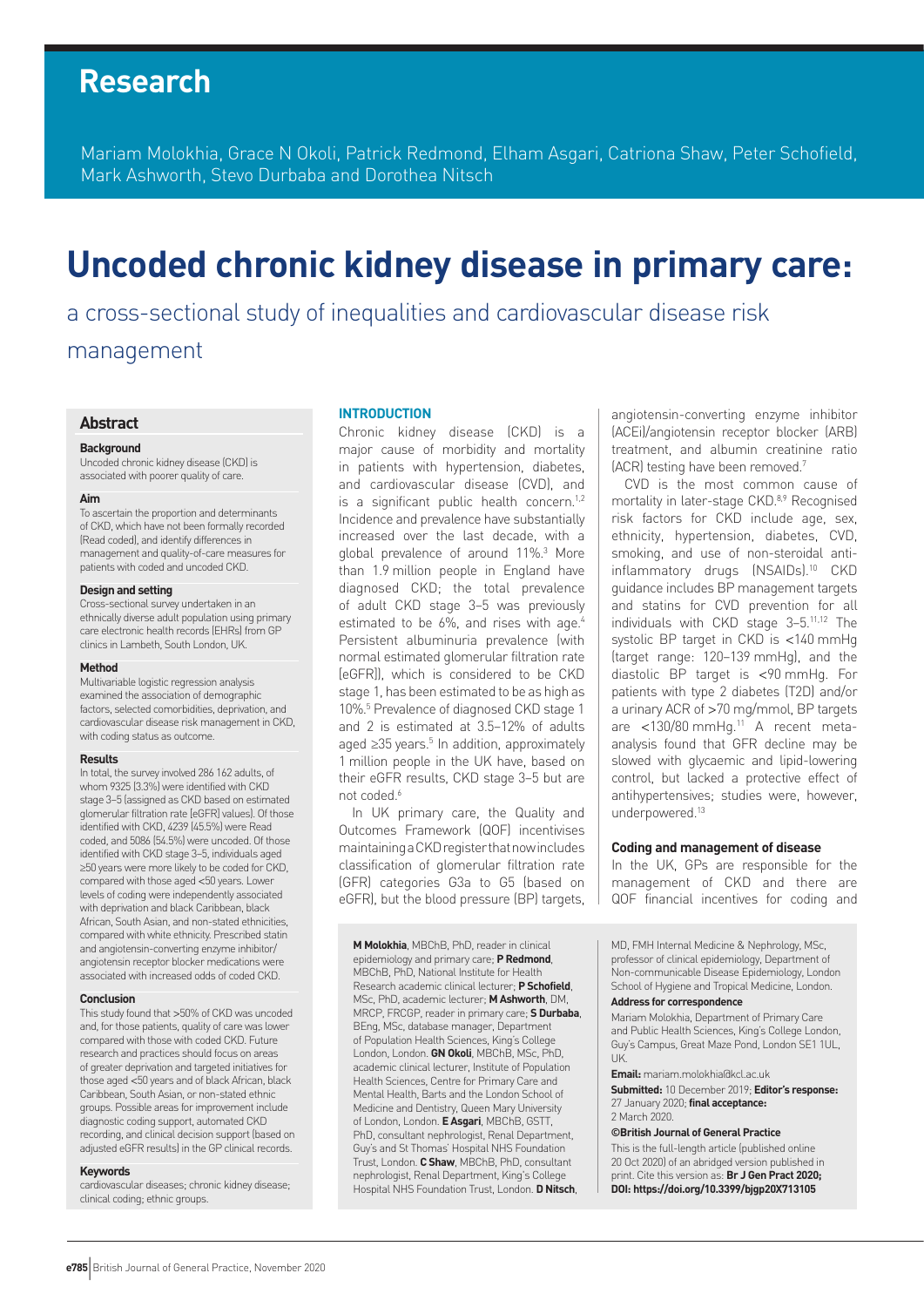## **How this fits in**

The coding of chronic kidney disease (CKD) is associated with improved quality of care and CVD risk management. This study identified health inequalities, with lower levels of coding in younger age groups (individuals aged <50 years); areas of greater deprivation; and black Caribbean, black African, South Asian, and non-stated ethnic groups compared with those of white ethnicity; such individuals would benefit from targeted improvement initiatives.

managing conditions in primary care; these are updated annually.<sup>7</sup> Read codes and SNOMED Clinical Terms (CT) are used in the recording of clinical information in primary care,<sup>14</sup> and include:

- diagnostic codes;
- measurements (such as laboratory test results, BP, height, and weight);
- drug prescriptions; and
- sociodemographic items.

The importance of CKD clinical coding that is, formal diagnosis  $-$  in primary care was highlighted in the 2017 National Chronic Kidney Disease Audit, which recommended improved CKD coding.<sup>6</sup> Patients who have uncoded CKD may have disease that is undiagnosed or missed.15 As 78% of those with CKD are managed in primary care, the audit noted that, without coding, a large number of people are at high risk of a lack of monitoring and appropriate follow-up, with increased risk of poor outcomes.<sup>6</sup> However, presently ~70% of patients with CKD are coded for CKD in primary care in England and Wales,<sup>16,17</sup> and evidence suggests there is a positive relationship between coding and patient management.17 Other studies in different settings have shown lower levels of CKD coding to be associated with poorer health outcomes, including hospitalisation and lack of BP target achievement,<sup>18,19</sup> and lower recording rates for hypertension and stroke.20 The authors decided to repeat the National Chronic Kidney Disease Audit (which comprised largely white, rural populations) in a multi-ethnic, urban setting,<sup>21</sup> using more-recent data.

#### **Objectives**

The study aimed to:

• determine proportion of uncoded CKD, based on eGFR values alone;

- identify determinants of receiving a coded CKD diagnosis; and
- identify differences in management and quality-of-care measures for patients with coded and uncoded CKD.

### **METHOD**

## **Study setting and design**

The study was undertaken in Lambeth, South London, and involved a crosssectional survey of people with a Read code for CKD and/or reduced eGFR on the health record held by their GP. The authors determined coding status, risk factors, and measures of CKD management.

#### **Data sources**

This study utilised a dataset derived from general practice electronic health records (EHRs) for one inner-London borough, Lambeth DataNet (LDN), extracted in October 2013. LDN contains patient-level clinical data, prescribing data, laboratory data, and demographic information (including ethnicity, based on categories of the UK 2001 census), risk factors, and comorbidities. Demographic factors, comorbidities, and other quality-of-care measures were investigated in a multiethnic population identified as having CKD based on their eGFR. The eGFR was calculated from laboratory serum creatinine values using the modified fourvariable Modification of Diet in Renal Disease (MDRD) equation, adjusted for sex and ethnic group.

#### **Study population**

The study was carried out using anonymised data from adult patients (aged ≥18 years) registered with 47 of 49 GP practices based in Lambeth, South London.

#### **Identification of CKD coding status**

Coded CKD status was determined using QOF CKD descriptive codes, plus codes for dialysis or renal transplantation (Supplementary Table S1), validated with biochemical evidence of CKD based on the latest two readings for eGFR levels  $<$  60 ml/min/1.73 m<sup>2</sup> that were taken ≥3 months apart. Non-coded CKD was defined as individuals who fitted the criteria for biochemical CKD, but for whom there was no corresponding Read code entry.

#### **Covariates**

The authors examined factors such as age, sex, ethnicity, deprivation level (based on the Index of Multiple Deprivation 2015), and selected comorbidities that were likely to affect renal health outcomes, including

**Figure 1. Chronic kidney disease identification process. CKD = chronic kidney disease.**

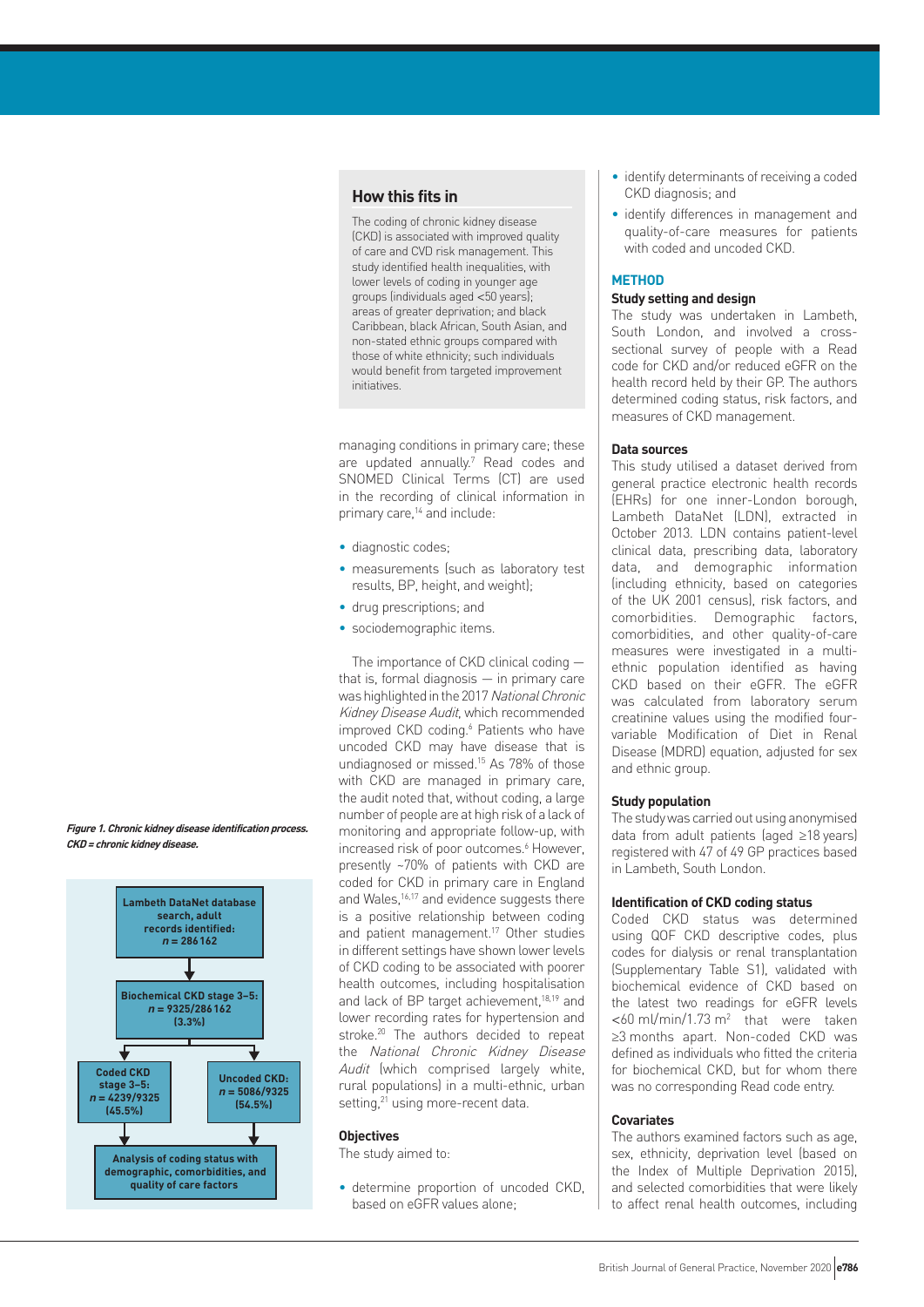|                            |          |            | <b>Uncoded CKD</b> |                  | <b>Coded CKD</b> |            |
|----------------------------|----------|------------|--------------------|------------------|------------------|------------|
| Variable                   | Total, N | $\sqrt{n}$ | $\frac{9}{9}$ a    | $\boldsymbol{n}$ | $\frac{9}{6}$ a  | $P$ -value |
| $CKD$ stage $\geq 3$       | 9325     | 5086       | 54.5               | 4239             | 45.5             |            |
| Sex                        |          |            |                    |                  |                  |            |
| Female                     | 5312     | 2858       | 53.8               | 2454             | 46.2             |            |
| Male                       | 4013     | 2228       | 55.5               | 1785             | 44.5             | 0.10       |
| Age group, years           |          |            |                    |                  |                  |            |
| < 50                       | 1167     | 956        | 81.9               | 211              | 18.1             | < 0.001    |
| $50 - 59$                  | 1464     | 1077       | 73.6               | 387              | 26.4             |            |
| $60 - 69$                  | 1574     | 942        | 59.8               | 632              | 40.2             |            |
| $70 - 79$                  | 2502     | 1130       | 45.2               | 1372             | 54.8             |            |
| $80 - 89$                  | 2117     | 783        | 37.0               | 1334             | 63.0             |            |
| $\geq 90$                  | 501      | 198        | 39.5               | 303              | 60.5             |            |
| <b>Ethnicity</b>           |          |            |                    |                  |                  |            |
| White                      | 3847     | 1758       | 45.7               | 2089             | 54.3             | < 0.001    |
| <b>Black African</b>       | 1440     | 984        | 68.3               | 456              | 31.7             |            |
| <b>Black Caribbean</b>     | 2196     | 1297       | 59.1               | 899              | 40.9             |            |
| South Asian                | 540      | 260        | 48.1               | 280              | 51.9             |            |
| Chinese                    | 62       | 30         | 48.4               | 32               | 51.6             |            |
| Other ethnicity            | 171      | 98         | 57.3               | 73               | 42.7             |            |
| Non-stated                 | 206      | 129        | 62.6               | 77               | 37.4             |            |
| Missing                    | 863      | 530        | 61.4               | 333              | 38.6             |            |
| <b>IMD</b> quintile        |          |            |                    |                  |                  |            |
| 1 (least deprived)         | 2252     | 1193       | 53.0               | 1059             | 47.0             | 0.42       |
| $\mathbf{2}$               | 2000     | 1102       | 55.1               | 898              | 44.9             |            |
| 3                          | 1600     | 886        | 55.4               | 714              | 44.6             |            |
| 4                          | 1741     | 968        | 55.6               | 773              | 44.4             |            |
| 5 (most deprived)          | 1726     | 932        | 54.0               | 794              | 46.0             |            |
| Missing                    | 6        | 5          | 83.3               | $\mathbf{1}$     | 16.7             |            |
| <b>Comorbid conditions</b> |          |            |                    |                  |                  |            |
| Previous stroke            | 678      | 293        | 43.2               | 385              | 56.8             | < 0.001    |
| CHD                        | 1389     | 500        | 36.0               | 889              | 64.0             | < 0.001    |
| Hypertension               | 6318     | 2873       | 45.5               | 3445             | 54.5             | < 0.001    |
| Type 2 diabetes            | 2537     | 1079       | 42.5               | 1458             | 57.5             | < 0.001    |
| Heart failure              | 751      | 243        | 32.4               | 508              | 67.6             | < 0.001    |
| Serious mental illness     | 431      | 225        | 52.2               | 206              | 47.8             | 0.32       |

## **Table 1. Uncoded and coded CKD Read codes among an adult population with biochemical CKD stage 3–5 (<sup>n</sup> = 9325), by selected clinical characteristics**

<sup>a</sup>Percentages are calculated using the total figure for each variable as denominator, unless otherwise stated. CHD <sup>=</sup> coronary heart disease. CKD <sup>=</sup> chronic kidney disease. IMD <sup>=</sup> Index of Multiple Deprivation.

hypertension, type 2 diabetes (T2DM), coronary heart disease (CHD), heart failure, and serious mental illness (SMI), using QOF registers at the time of the data extraction.22 SMI was selected as this is common in CKD,<sup>23</sup> and studies report an association with increased CVD mortality and morbidity.24 Other measured factors affecting CKD progression and/or health outcomes were: systolic and diastolic BP control; statin, ACEi/ARB, and NSAID prescribed medication; and lifestyle factors, such as smoking and obesity. Ethnicity was self-reported and aggregated into seven categories: white, black African, black Caribbean, South Asian, Chinese, other, and non-stated. Non-stated was an available option for participants and does not include

participants who did not answer. Systolic BP control was defined as <140 mmHg and diastolic BP control as  $\leq 90$  mmHq.<sup>11</sup> based on the average of two latest readings. Proteinuria measurements (a measure of renal damage) were incomplete and, therefore, not included.

#### **Outcomes**

The authors examined the following metrics relevant to quality of care in CKD, comprising:

- proportion of uncoded CKD (based on the eGFR);
- determinants of receiving a coded CKD diagnosis; and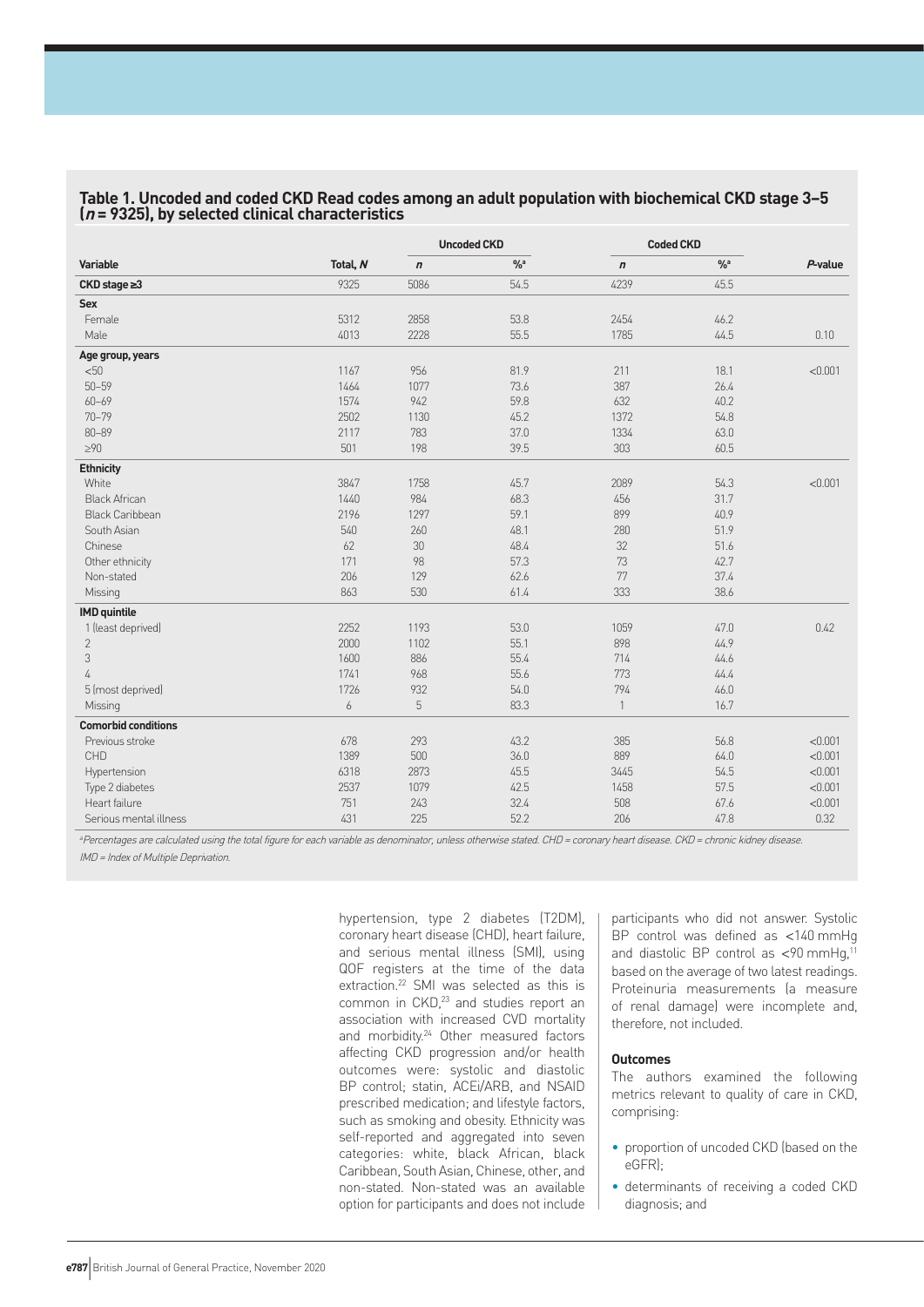**Figure 2. CKD Stage 3–5 coding status by age group for all adults (aged ≥18 years) in Lambeth DataNet. Denominator is total for uncoded and coded groups, N = 9325. CKD = chronic kidney disease.**



• differences in management and qualityof-care measures between coded and uncoded CKD, based on CKD guidance from the National Institute for Health and Care Excellence, demographic factors, patient characteristics, and comorbidities.

#### **Analysis**

A cross-sectional assessment of people with biochemical CKD was used to assess factors associated with coding status in individuals with CKD, using Stata (version 15).

Logistic regression analysis was used to determine the association of demographic factors, selected comorbidities, and CVD risk-management measures with CKD coding status. Partly adjusted (adjusted for age group and sex) and fully adjusted (adjusted for age group, sex, and other covariates) analyses were conducted. The covariates adjusted for included ethnicity (white ethnicity as the reference group), locally based deprivation quintile, smoking

**Black African 0 2 Prevalence,**  Prevalence, % **4 6 8 10 12 White South Asian Black Caribbean Other Ethnicity Chinese Crude prevalence Adjusted prevalence Non-stated** status, comorbidities, and quality-ofcare factors (CVD risk management and the prescribing of statin or ACEi/ARB medication).

### **RESULTS**

## **Study population**

The population comprised 286 162 adults from 47 out of 49 GP practices in Lambeth, South London. Details of patient characteristics can be seen in Table 1.

#### **CKD coding**

Of those identified with CKD  $(n = 9325)$ , 4239 (45.5%) had a Read-coded CKD diagnosis, and 5086 (54.5%) were uncoded (validated with ethnicity-corrected eGFR). In total, 9325 out of 286 162 (3.3%) individuals were identified as having CKD based on eGFR values (Figure 1).

Table 1 summarises risk factors in 9325 patients with CKD, by coding status. The proportion of coded CKD was lower in younger age groups (aged <50 years). Figure 2 shows coding status by 10-year age group. CKD coding rose sharply in those aged ≥60 years. Coded CKD showed some inequalities between ethnic groups. for example, 54.3% of all CKD was coded in the white ethnicity group, but only 31.7% was coded in the black African and 40.9% in the black Caribbean groups, respectively.

Table 2 shows quality-of-care measures, including BP control and pharmacotherapy. In patients with uncoded CKD, prescribed diuretic, ACEi/ARB, and statin medications were lower, but prescribed NSAID medications were higher than in patients with coded CKD.

#### **CKD burden and determinants of receiving a CKD diagnosis**

Of the 9325 individuals with CKD, the largest proportion was among those of black Caribbean and black African ethnicity, which remained after data were adjusted for age; age-standardised rates were produced

**Figure 3. Prevalence of CKD stage 3–5 (coded and uncoded), by ethnic group in all adults (aged ≥18 years) in Lambeth DataNet. Age-adjusted data for the population, using the mid-2013 England and Wales adult population estimate.<sup>25</sup> CKD = chronic kidney disease.**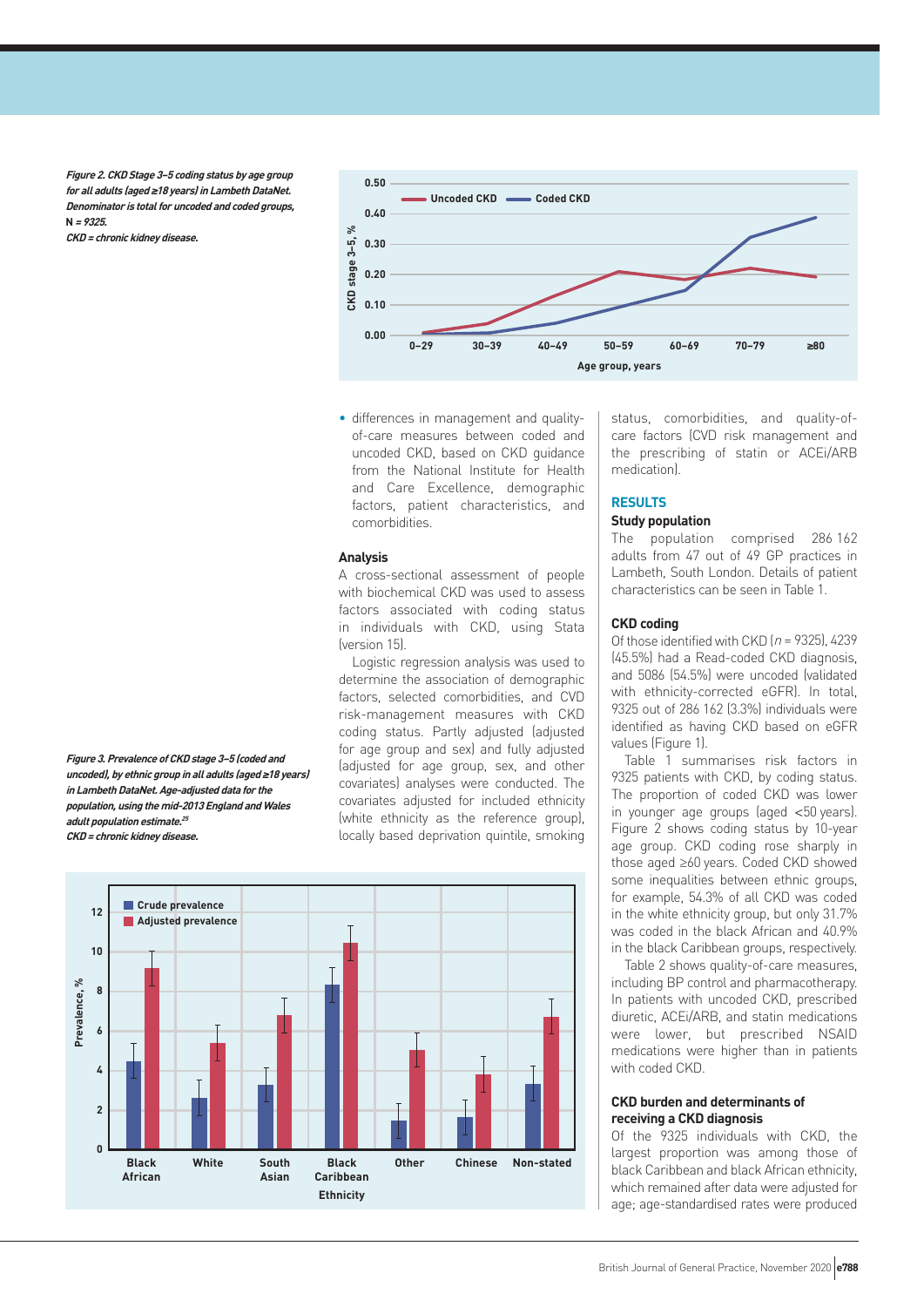

**Figure 4. Prevalence of CKD stage 3–5 (coded and uncoded), by ethnic group in adults aged ≥65 years in Lambeth DataNet. Age-adjusted data for the population, using the mid-2013 England and Wales adult population estimate.<sup>25</sup>**

using the mid-2013 England and Wales population estimate (Figures 3 and 4).25

Table 3 shows the partially and fully adjusted analyses of those identified with CKD stage 3–5 adjusted for age group and sex. In the fully adjusted analyses, of those identified with CKD stage 3–5, being in an older age group was associated with increased odds of CKD being coded compared with those aged <50 years. Lower levels of coding were associated with all levels of deprivation compared with the

#### **Table 2. Uncoded and coded CKD Read codes in an adult population with biochemical CKD stage 3–5, by selected quality-of-care characteristics**

|                            | <b>Uncoded CKD</b><br>$(N = 5086)$ |               | <b>Coded CKD</b><br>$[N=4239]$ |               |         |
|----------------------------|------------------------------------|---------------|--------------------------------|---------------|---------|
| <b>Variable</b>            | $\mathbf n$                        | $\frac{9}{6}$ | $\overline{r}$                 | $\frac{0}{n}$ | P-value |
| <b>BP</b>                  |                                    |               |                                |               |         |
| Mean systolic BP <140 mmHq | 1411                               | 27.7          | 1720                           | 40.6          | 0.80    |
| Missing                    | 2868                               | 56.4          | 1550                           | 36.6          |         |
| Mean diastolic BP <90 mmHg | 2012                               | 39.6          | 2535                           | 59.8          | < 0.001 |
| Missing                    | 2868                               | 56.4          | 1550                           | 36.6          |         |
| <b>BMI</b>                 |                                    |               |                                |               |         |
| $>25$ kg/m <sup>2</sup>    | 3262                               | 64.1          | 2945                           | 69.5          | 0.03    |
| Missing                    | 547                                | 10.8          | 258                            | 6.1           |         |
| <b>Comorbidity history</b> |                                    |               |                                |               |         |
| Current or ex-smoker       | 702                                | 13.8          | 458                            | 10.8          | < 0.001 |
| Missing                    | 21                                 | 0.4           | 3                              | 0.1           |         |
| Prescribed NSAID           | 1394                               | 27.4          | 884                            | 20.9          | < 0.001 |
| Prescribed diuretic        | 1523                               | 29.9          | 2066                           | 48.7          | < 0.001 |
| Prescribed ACEi/ARB        | 2210                               | 43.5          | 3183                           | 75.1          | < 0.001 |
| Prescribed statin          | 2157                               | 42.4          | 2849                           | 67.2          | < 0.001 |

ACEi <sup>=</sup> angiotensin-converting enzyme inhibitor. ARB <sup>=</sup> angiotensin receptor blocker. BMI <sup>=</sup> body mass index. BP <sup>=</sup> blood pressure. CKD <sup>=</sup> chronic kidney disease. NSAID <sup>=</sup> non-steroidal anti-inflammatory drug.

quintile of least deprivation, and with black African, black Caribbean, South Asian, and non-stated ethnicity compared with white ethnicity. Some comorbidities, including hypertension, heart failure, and SMI, were associated with increased odds of CKD being recognised and coded (Table 3).

#### **Management and quality-of-care measures**

Quality-of-care factors, including prescribed statins (adjusted odds ratio [OR] 1.38, 95% confidence interval  $\text{[C]} = 1.23$  to 1.55) and ACEi/ARB medications (adjusted OR 2.24, 95% CI = 1.97 to 2.54) were associated with increased odds of CKD coding. CKD coding was associated with lower use of prescribed NSAIDs (adjusted OR 0.79, 95% CI = 0.71 to 0.89).

In a separate analysis, target systolic BP control was also associated with an increased likelihood of being coded for CKD  $[adjusted \t{OR} 1.16, 95\% \t{Cl} = 1.04 \t{to} 1.30]$ (data not shown).

BMI was lower  $[P = 0.03]$  and proportion of current or ex-smokers higher  $[P = 0.001]$  in those not coded for CKD; however, BMI and smoking were not significantly associated with likelihood of CKD coding in the fully adjusted model (Table 3).

## **DISCUSSION**

## **Summary**

In this study of participants from ethnically diverse populations, the authors found that 54.5% of CKD was uncoded (that is, not formally recognised) and, for these patients, quality of care was lower. Younger adults (aged <50 years) with CKD were found to be less likely to be coded and, therefore, could be at risk of adverse CVD outcomes.

The age-adjusted burden of CKD showed that the largest proportion of cases were in black Caribbean and black African ethnic groups. It was found that participants of black Caribbean, black African, South Asian, and non-stated ethnicity were also less likely to be coded for CKD compared with those of white ethnicity, which may reflect physician recording bias. The association between uncoded CKD and black African and South Asian ethnicity is important, as it demonstrates an ethnic health inequality, which remained after adjusting for deprivation.

CKD coding was associated with comorbidities including hypertension, heart failure, and SMI. For those individuals coded for CKD, associated quality-of-care factors — such as prescribed statin and ACEi/ ARB medications — were more likely. CKD coding was found to be associated with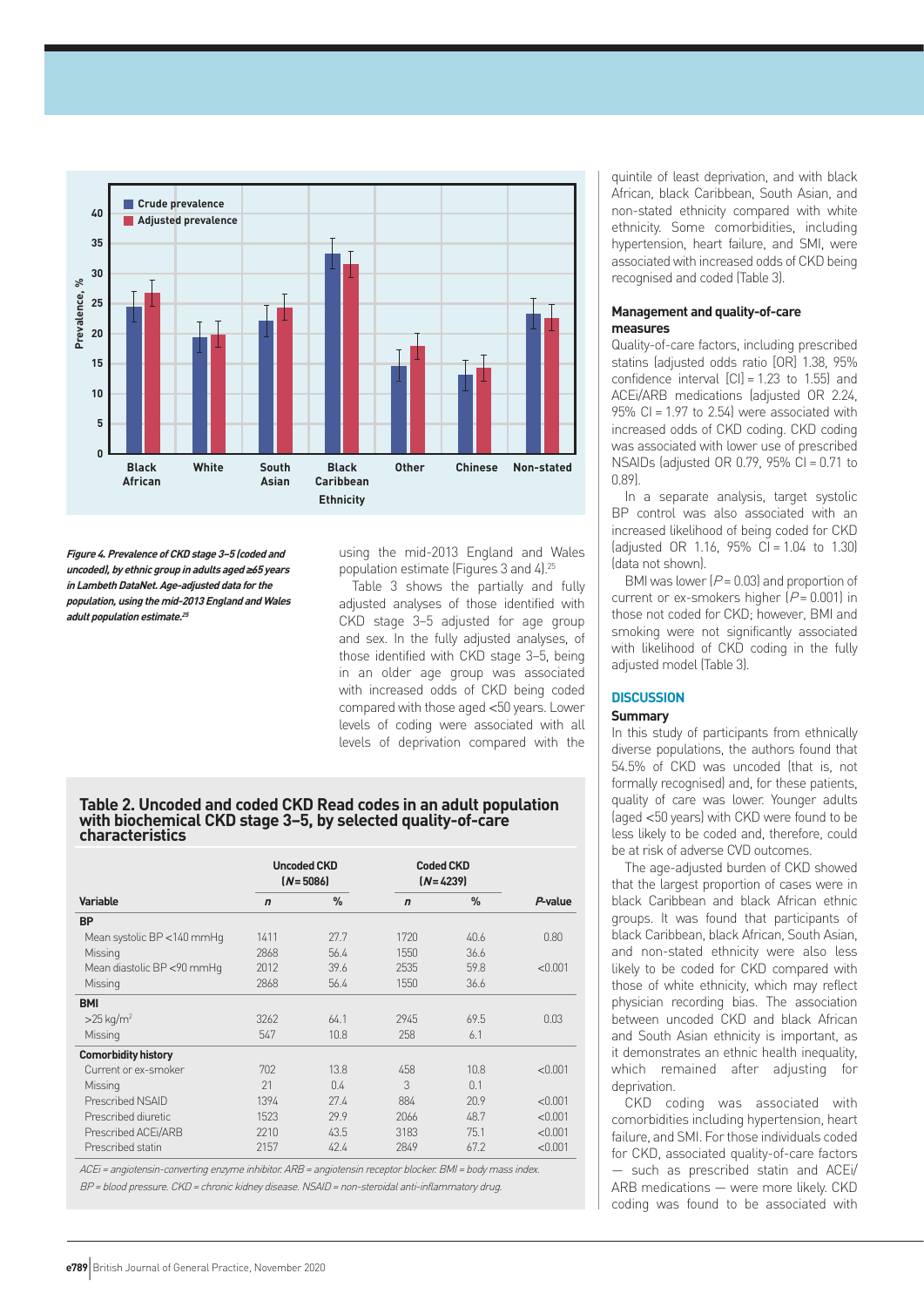#### **Table 3. Partially and fully adjusted logistic regression analysis of the odds of being Read coded for CKD in an adult population with biochemical CKD stage 3–5**

| <b>Variable</b>              | Partially adjusted <sup>a</sup><br>OR (95% CI) | Fully adjusted <sup>b</sup><br>OR (95% CI <sup>2</sup> ) | Fully adjusted <sup>b</sup><br>P-value |
|------------------------------|------------------------------------------------|----------------------------------------------------------|----------------------------------------|
| Age group, years             |                                                |                                                          |                                        |
| < 50                         | ref                                            | ref                                                      |                                        |
| $50 - 59$                    | 1.63 (1.35 to 1.97)                            | 1.26 [1.01 to 1.57]                                      | 0.04                                   |
| $60 - 69$                    | 3.05 (2.55 to 3.65)                            | 1.86 [1.50 to 2.30]                                      | < 0.001                                |
| $70 - 79$                    | 5.52 (4.66 to 6.53)                            | 2.89 (2.36 to 3.56)                                      | < 0.001                                |
| $80 - 89$                    | 7.76 (6.53 to 9.24)                            | 3.88 (3.13 to 4.81)                                      | < 0.001                                |
| $\geq 90$                    | 7.00 (5.54 to 8.84)                            | 4.06 (3.04 to 5.43)                                      | < 0.001                                |
| <b>Sex</b>                   |                                                |                                                          |                                        |
| Female                       | ref                                            | ref                                                      |                                        |
| Male                         | 1.05 (0.96 to 1.14)                            | 0.97 (0.88 to 1.07)                                      | 0.54                                   |
| <b>Ethnicity</b>             |                                                |                                                          |                                        |
| White                        | ref                                            | ref                                                      |                                        |
| <b>Black African</b>         | $0.66$ (0.58 to 0.76)                          | $0.56$ $[0.48$ to $0.66]$                                | < 0.001                                |
| <b>Black Caribbean</b>       | $0.71$ $[0.63$ to $0.79]$                      | $0.61$ $(0.54$ to $0.70)$                                | < 0.001                                |
| South Asian                  | 0.99 (0.82 to 1.20)                            | 0.81 (0.66 to 0.99)                                      | 0.04                                   |
| Chinese                      | 0.97 (0.58 to 1.64)                            | $0.81$ (0.46 to 1.42)                                    | 0.46                                   |
| Other                        | 0.92 (0.66 to 1.29)                            | $0.83$ (0.58 to 1.17)                                    | 0.29                                   |
| Non-stated                   | 0.57 (0.42 to 0.77)                            | 0.58 (0.41 to 0.81)                                      | 0.001                                  |
| <b>IMD</b> quintile          |                                                |                                                          |                                        |
| 1 (least deprived)           | ref                                            | ref                                                      |                                        |
| $\overline{2}$               | 0.88 (0.77 to 1.00)                            | 0.83 (0.72 to 0.97)                                      | 0.02                                   |
| 3                            | $0.80$ $(0.70$ to $0.92)$                      | $0.76$ $(0.65$ to $0.89)$                                | 0.001                                  |
| 4                            | 0.78 (0.69 to 0.89)                            | 0.79 (0.67 to 0.92)                                      | 0.002                                  |
| 5 (most deprived)            | 0.77 (0.68 to 0.89)                            | 0.76 (0.65 to 0.89)                                      | 0.001                                  |
| <b>Comorbidity history</b>   |                                                |                                                          |                                        |
| Hypertension                 | 2.40 (2.17 to 2.65)                            | 1.43 (1.25 to 1.64)                                      | < 0.001                                |
| Type 2 diabetes              | 1.59 (1.44 to 1.75)                            | 1.08 (0.96 to 1.22)                                      | 0.21                                   |
| <b>Stroke</b>                | 1.22 (1.04 to 1.44)                            | 0.93 (0.77 to 1.12)                                      | 0.46                                   |
| Serious mental illness       | 1.05 (0.86 to 1.29)                            | 1.26 (1.00 to 1.64)                                      | 0.05                                   |
| Heart failure                | 2.00 (1.70 to 2.36)                            | $1.34$ (1.11 to 1.62)                                    | < 0.001                                |
| <b>CHD</b>                   | 1.67 [1.47 to 1.89]                            | 1.09 (0.94 to 1.26)                                      | 0.27                                   |
| Quality-of-care factor       |                                                |                                                          |                                        |
| Statin prescribed            | 2.03 (1.85 to 2.23)                            | $1.38$ (1.23 to 1.55)                                    | < 0.001                                |
| ACEi/ARB prescribed          | 3.16 (2.88 to 3.47)                            | 2.24 [1.97 to 2.54]                                      | < 0.001                                |
| NSAID prescribed             | 0.80 (0.72 to 0.89)                            | $0.79$ $(0.71$ to $0.89)$                                | < 0.001                                |
| BMI > $25$ kg/m <sup>2</sup> | 1.28 (1.15 to 1.41)                            | 1.07 (0.95 to 1.20)                                      | 0.26                                   |
| Current smoker               | 1.00 (0.88 to 1.15)                            | 1.03 (0.88 to 1.21)                                      | 0.71                                   |

<sup>a</sup>Adjusted for age and sex. <sup>b</sup>Adjusted for all covariates in the table. ACEi = angiotensin-converting enzyme inhibitor. ARB <sup>=</sup> angiotensin receptor blocker. BMI <sup>=</sup> body mass index. BP <sup>=</sup> blood pressure. CHD <sup>=</sup> coronary heart disease. CKD <sup>=</sup> chronic kidney disease. IMD <sup>=</sup> Index of Multiple Deprivation. NSAID <sup>=</sup> non-steroidal anti-inflammatory drug. OR <sup>=</sup> odds ratio.

> lower use of prescribed NSAIDs, possibly due to prescriber practice (less likely to prescribe NSAIDs because of concerns about renal toxicity).

#### **Strengths and limitations**

This study examined a number of coding determinants in a socioeconomically diverse adult population, and assessed CKD quality of care. A total of 47 of 49 general practices in Lambeth, South London, were included in this study, with a high representation of black and minority ethnic groups (42.9%; compared with the rest of England and Wales, 14.0%<sup>26</sup>), who are at increased risk of CKD and associated comorbidities.

The observed limitations are those often found with observational data and include misclassification, missing data, and unmeasured confounders, including GP practice factors. As >98% of patients in England are registered with a GP,<sup>27</sup> data capture is high. However, the authors were unable to ascertain effect and direction of bias, because of missing data and the introduction of possible bias for BP control and BMI for patients with non-coded versus coded CKD.

Other limitations include selection (due to comorbidities and QOF coding) and survivor bias. In Lambeth, the population is younger and has greater levels of deprivation compared with the rest of the UK;<sup>28</sup> as such, the authors would expect there to be higher levels of CKD in an older population.

This study reports an uneven prevalence of comorbidities (for example, stroke, CHD, and heart failure) between those who were coded and uncoded for CKD. This may be due to undercoding in the non-coded CKD population; however, because of QOF incentives, diseases such as stroke and CHD are likely to be coded, irrespective of CKD coding status.

It is likely that levels of hypertension are underdiagnosed, based on QOF disease registers,<sup>21</sup> and BP recording was lower in non-coded CKD. Drug use was based on prescribed medications, although data on adherence were not available. Finally, longterm outcomes, such as mortality, were not examined as these were beyond the scope of this study.

#### **Comparison with existing literature**

The study presented here identified lower levels of CKD coding (45.5%) than those identified in the National Chronic Kidney Disease Audit (70%),<sup>17</sup> but levels were similar to those of a recent study in Oxfordshire, OxRen, which found that 44.0% of (predominantly white) individuals living with CKD are undiagnosed without screening.<sup>29</sup> This may reflect selection bias in participating GPs in the National Chronic Kidney Disease Audit, whereas the study presented here may be more reflective of busy urban practices. In contrast, one study has shown a higher prevalence of BP recording in black African and black Caribbean populations in the same Lambeth population.<sup>21</sup>

Older age (>50 years), male sex, diabetes, and hypertension are associated with CKD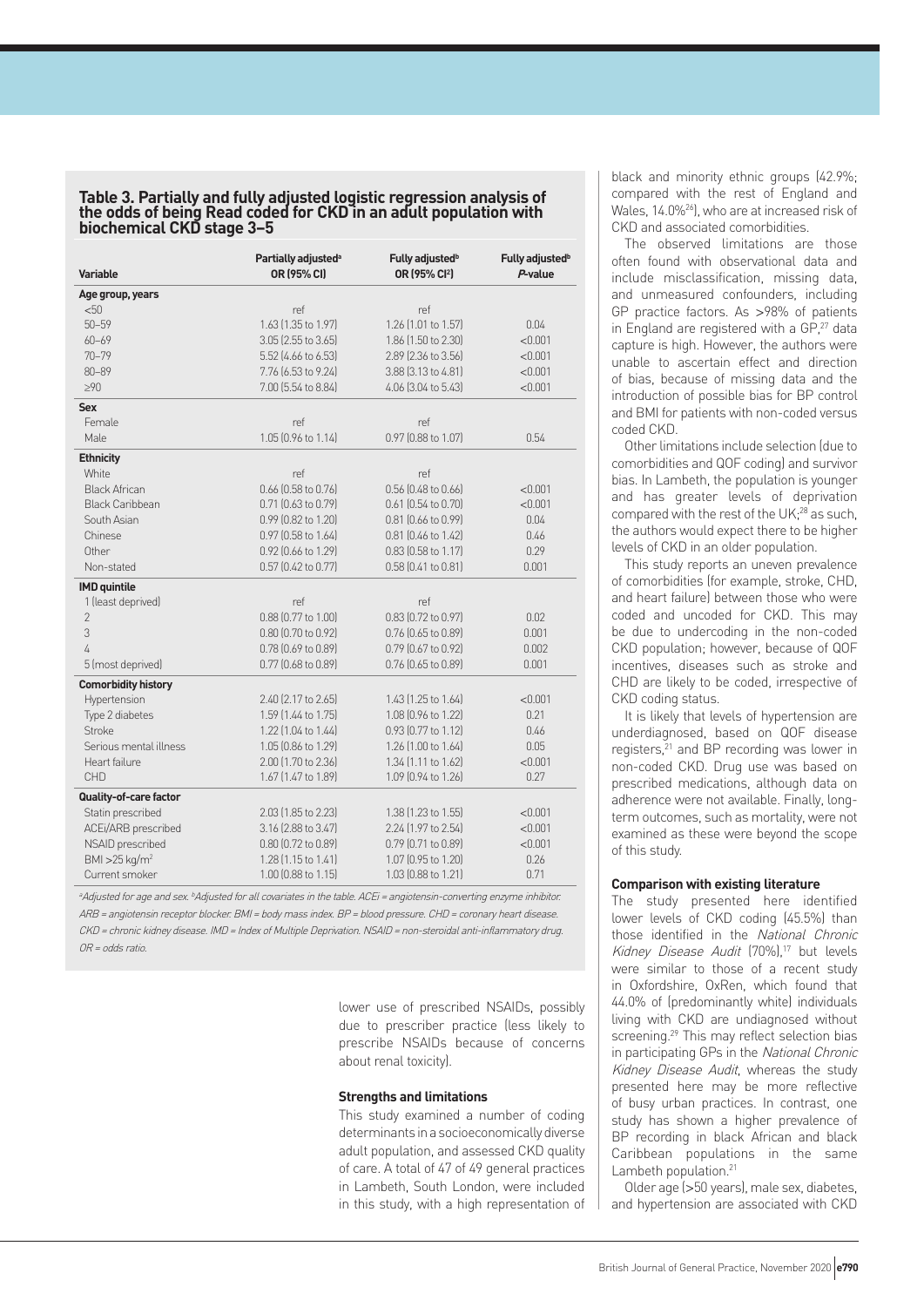coding, and CKD coding is associated with receiving key primary care interventions recommended for CKD, including systolic BP control and pharmacotherapy.<sup>17</sup> A study by Hull et al has shown hypotensive medication to be prescribed unequally among ethnic groups for any given range of BP control.30 In individuals with hypertension (both with and without CKD, adjusted by age and sex, and clustered by practice), the authors found that achieving the target BP (<140/90 mmHg) was better in patients of South Asian (OR 1.43, 95% CI = 1.28 to 1.60) ethnic groups and worse in black African  $[OR \ 0.79, 95\% \ CL = 0.74$  to  $0.84]$ ethnic groups, compared with patients of white ethnicity.<sup>30</sup> A systematic review of BP management in CKD populations, including minority ethnic groups, showed that quality improvement interventions can be effective at lowering BP and, potentially, at reducing CVD risk and slowing progression in CKD;<sup>31</sup> in addition, modest improvements in systolic BP control (2.4 mmHg) were achieved through an audit education programme.<sup>32</sup> People of minority ethnic groups are overrepresented on renal replacement therapy (CKD stage 5);33 this may be because of some of the inequalities highlighted here.

The awareness of CKD coding in SMI is important, as this group is at increased risk of CVD mortality.<sup>24</sup>

#### **Implications for practice**

This study has highlighted the importance of CKD coding for improved disease management, as well as a health inequality. Possible areas for improvement include diagnostic coding support, automated CKD recording, and clinical decision support (based on adjusted eGFR results) in the GP clinical records.

The authors suggest that, as CKD coding is linked to QOF incentives around BP targets and pharmacotherapy, comorbidities and risk factor management are likely to improve in individuals who are coded for CKD.

#### **Funding**

Grace N Okoli was supported by a National Institute for Health Research lectureship (reference: CL-2017-17-007). No further funding was received for this study.

#### **Ethical approval**

Access to Lambeth DataNet (LDN) was granted by the LDN Steering Group and the Information Governance Committee at NHS Lambeth Clinical Commissioning Group (reference: LDNPIASMI19\_01\_18).

#### **Provenance**

Freely submitted; externally peer reviewed.

#### **Competing interests**

The authors have declared no competing interests.

#### **Acknowledgements**

This research was supported by the National Institute for Health Research (NIHR) Biomedical Research Centre at Guy's and St Thomas' NHS Foundation Trust and King's College London. The views expressed are those of the author(s) and not necessarily those of the NHS, the NIHR, or the Department of Health and Social Care.

### **Discuss this article**

Contribute and read comments about this article: **bjgp.org/letters**